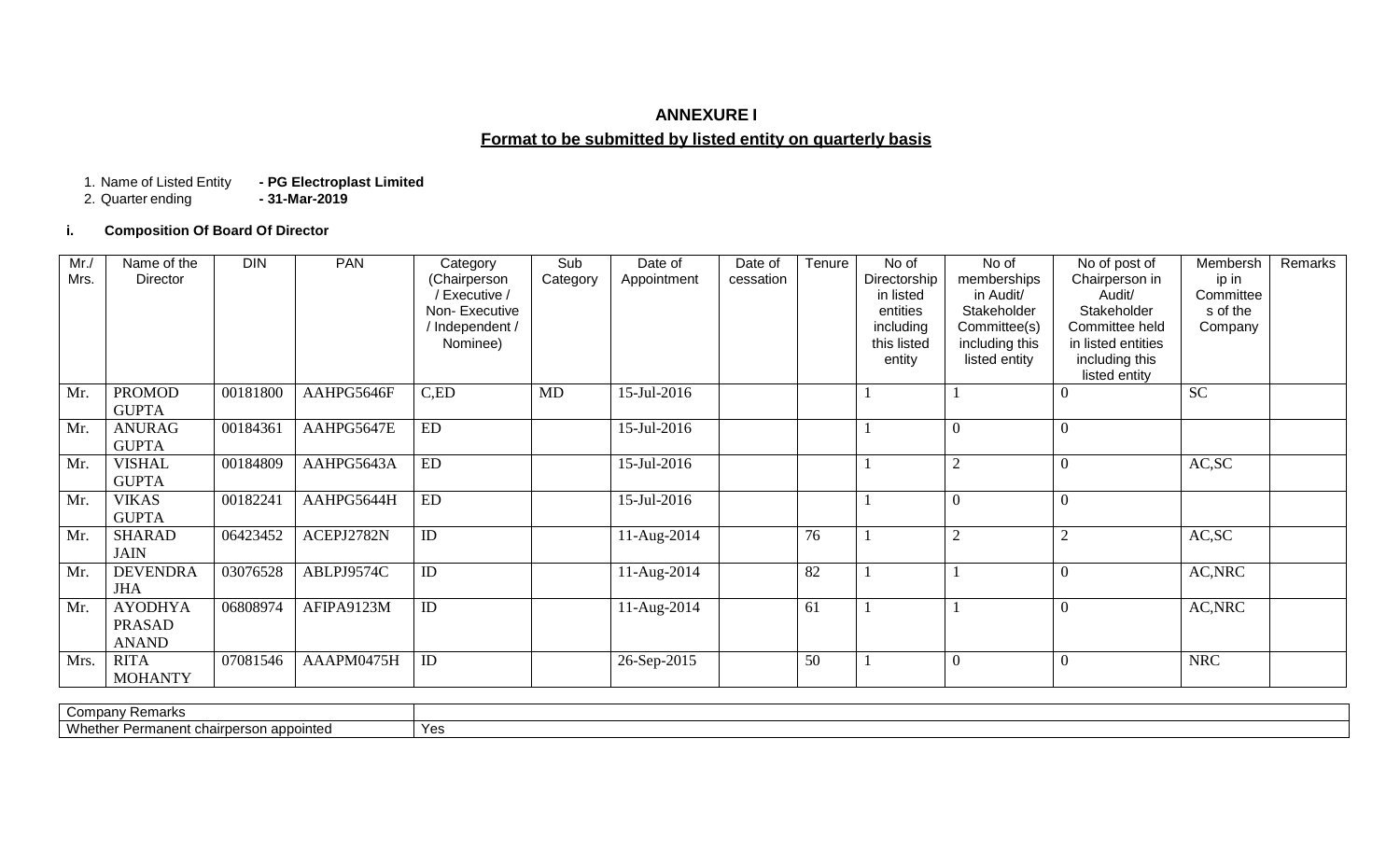## **ii. Composition of Committees**

## **a. Audit Committee**

| Sr. No. | Name of the Director | Category | Chairperson/Membership | <b>Appointment Date</b> | <b>Cessation Date</b> |
|---------|----------------------|----------|------------------------|-------------------------|-----------------------|
|         | VISHAL GUPTA         | EL       | Member                 | 12-Aug-2010             |                       |
|         | AYODHYA PRASAD ANAND | ID       | Member                 | 14-Nov-2014             |                       |
|         | DEVENDRA JHA         | ID       | Member                 | 02-May-2012             |                       |
|         | SHARAD JAIN          | ID       | Chairperson            | $07-Jan-2013$           |                       |

| Company Remarks                                                                        |     |
|----------------------------------------------------------------------------------------|-----|
| Whether<br>airperson appointed<br>nanant oh<br>120 <sub>5</sub><br>ப≂ப<br>படங<br>$-11$ | Yes |

## **b. Stakeholders Relationship Committee**

| Sr. No. | Name of the Director | Category                | Chairperson/Membership | <b>Appointment Date</b> | <b>Cessation Date</b> |
|---------|----------------------|-------------------------|------------------------|-------------------------|-----------------------|
|         | VISHAL GUPTA         | ЕL                      | Member                 | $12-Aug-2010$           |                       |
|         | <b>PROMOD GUPTA</b>  | C,ED                    | Member                 | 12-Aug-2010             |                       |
|         | <b>SHARAD JAIN</b>   | $\mathbb{I} \mathbb{L}$ | hairperson             | 07-Jan-2013             |                       |

| pany Remarks<br>Comp                                                        |     |
|-----------------------------------------------------------------------------|-----|
| Whethe <sub>r</sub><br>manent chairperson appointed<br>$\sim$ Darm<br>- 611 | Yes |

## **c. Risk Management Committee**

| ∵ No.<br>ັ | the Director<br><b>Nome</b><br>$\mathbf{r}$<br>1 vallit | <i>Categorv</i> | $\sim$<br>/Membership<br>on/M<br>nairper - | $\Lambda$ nnor<br>ata<br>ntmen.<br>$\overline{\phantom{0}}$<br>ι υαισ<br>,,,,,, | ⊦ Date<br>`essation. |
|------------|---------------------------------------------------------|-----------------|--------------------------------------------|---------------------------------------------------------------------------------|----------------------|
|            |                                                         |                 |                                            |                                                                                 |                      |

| Company Remarks                                                |  |
|----------------------------------------------------------------|--|
| Whether<br>manent chairperson appointed<br><b>Dorm</b><br>- 11 |  |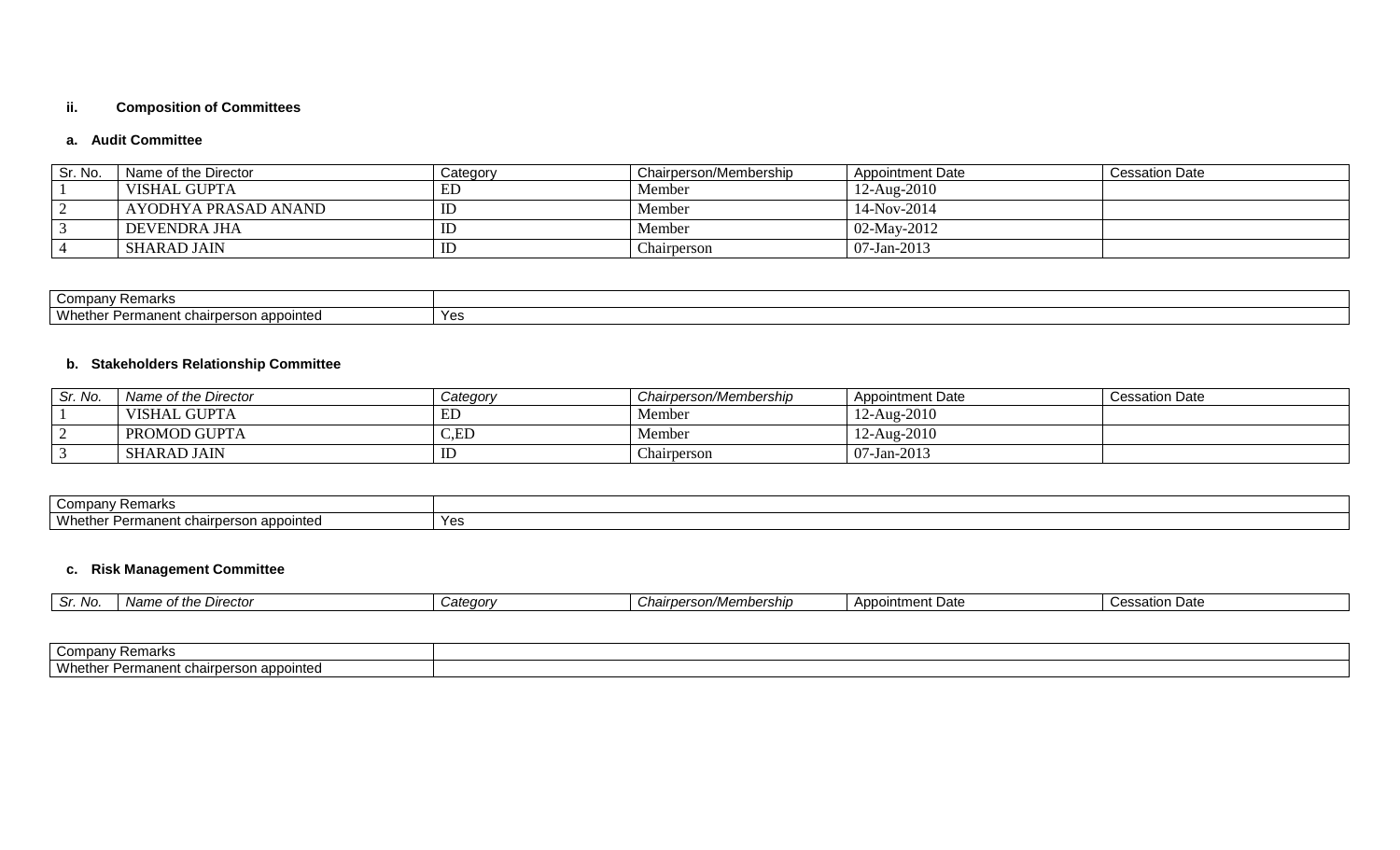## **d. Nomination and Remuneration Committee**

| Sr. No. | Name of the Director | Category | Chairperson/Membership | Appointment Date | <b>Cessation Date</b> |
|---------|----------------------|----------|------------------------|------------------|-----------------------|
|         | <b>RITA MOHANTY</b>  | ΙU       | Member                 | 31-Jan-2015      |                       |
|         | AYODHYA PRASAD ANAND | ᄔ        | Member                 | 28-May-2014      |                       |
|         | DEVENDRA JHA         | ΙU       | Chairperson            | $07-Jan-2013$    |                       |

| Compa<br>Remarks                                                                                         |                                 |
|----------------------------------------------------------------------------------------------------------|---------------------------------|
| Wheth.<br>appointed<br>ermanent?<br>$\sim$ $\sim$<br>.<br>ulallu<br>71.SV 71<br>$\overline{\phantom{a}}$ | $\mathsf{v}_\mathsf{a}$<br>יט ו |

## iii. **Meeting of Board of Directors**

| Date(s)<br><br>r) in the previous quarter<br>. Meeting (if any) | ่ if anv) in the relevant quarter<br>Date(s) of Meeting (if ≦ |
|-----------------------------------------------------------------|---------------------------------------------------------------|
| 13-Nov-2018                                                     | 2019-ر<br>$-$ Lor.                                            |
|                                                                 | $J$ -Mar-2019<br>$\cap$ $\subset$ $\wedge$                    |

| Company Remarks                                                                                            |    |
|------------------------------------------------------------------------------------------------------------|----|
| Maximum gap L<br>ımber<br>consecutive (in-<br>≅of davs.<br>vatwaan anv tv<br>/ two<br><u>velweeli aliv</u> | 90 |

## iv. **Meeting of Committees**

| Name of the Committee                      | Date(s) of meeting during of the<br>committee in the previous quarter | Date(s) of meeting of the<br>committee in the relevant quarter | <b>Requirement of Quorum met</b><br>(details) | Whether reauirement of Quorum<br>met (Yes/No) |
|--------------------------------------------|-----------------------------------------------------------------------|----------------------------------------------------------------|-----------------------------------------------|-----------------------------------------------|
| <b>Audit Committee</b>                     | $13-Nov-2018$                                                         | 12-Feb-2019                                                    |                                               | Yes                                           |
| <b>Stakeholders Relationship Committee</b> | 13-Nov-2018                                                           | 12-Feb-2019                                                    |                                               | Yes                                           |
| Nomination & Remuneration Committee        |                                                                       | 12-Feb-2019                                                    |                                               | Yes                                           |

| <b>Company Remarks</b>                                            |            |
|-------------------------------------------------------------------|------------|
| Maximum<br>v two consecutive (in number of<br>, dap between anv † | . വ<br>ັສບ |
| days) [Only for Audit Committee]                                  |            |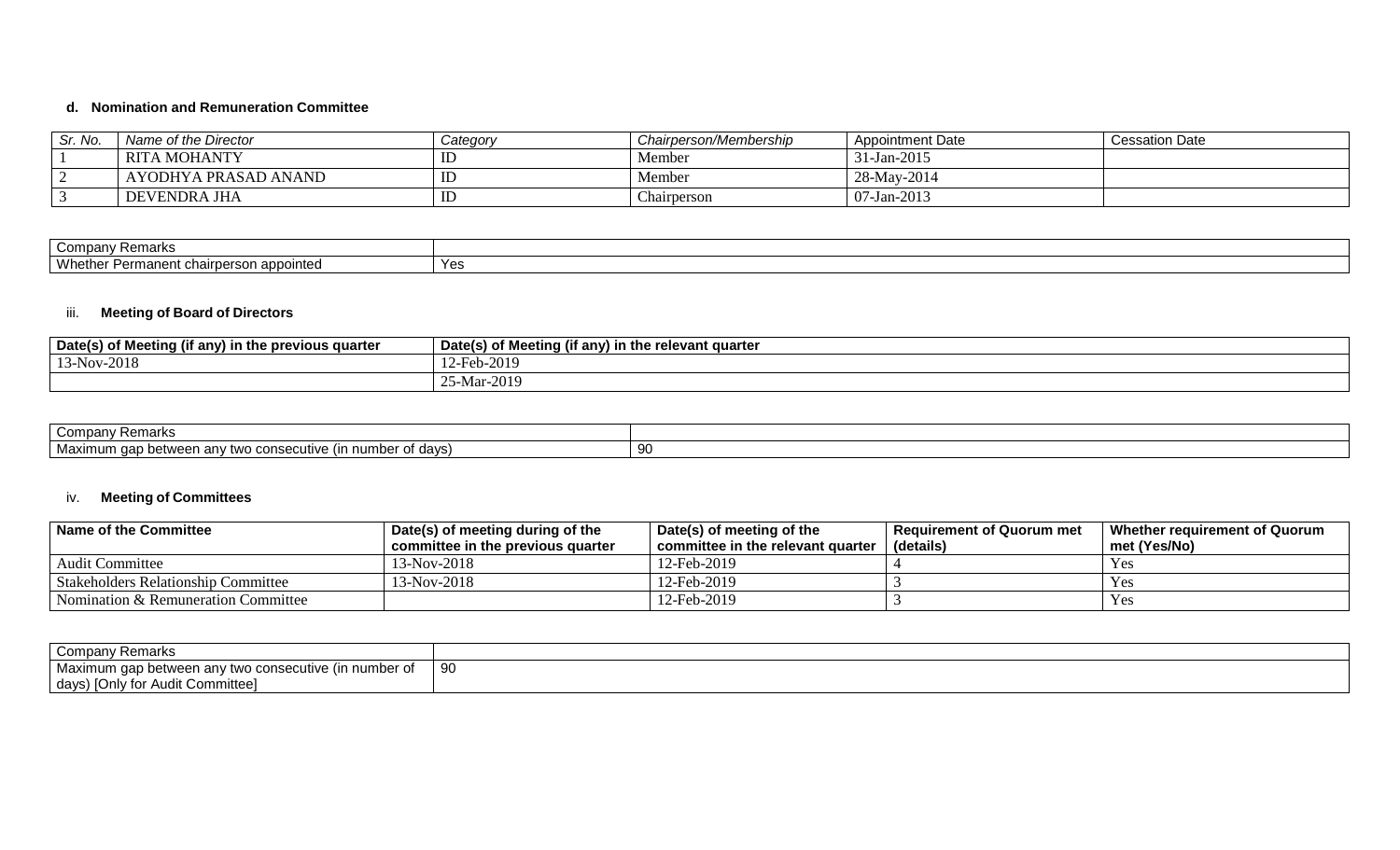#### v. **Related Party Transactions**

| <b>Subiect</b>                                                                         | Compliance status (Yes/No/NA) | Remark |
|----------------------------------------------------------------------------------------|-------------------------------|--------|
| Whether prior approval of audit committee obtained                                     | Yes                           |        |
| Whether shareholder approval obtained for material RPT                                 | Not Applicable                |        |
| Whether details of RPT entered into pursuant to omnibus approval have been reviewed by | Yes                           |        |
| Audit Committee                                                                        |                               |        |

| Disclosure of notes of<br>n related party transactions and Disclosure of i<br>related<br>of material<br>าotes c |  |
|-----------------------------------------------------------------------------------------------------------------|--|
| party transactions<br>$\sim$                                                                                    |  |

#### **VI. Affirmations**

- 1. The composition of Board of Directors is in terms of SEBI (Listing obligations and disclosure requirements) Regulations, 2015. **Yes**
- 2. The composition of the following committees is in terms of SEBI(Listing obligations and disclosure requirements) Regulations, 2015
	- a. Audit Committee **Yes**
	- b. Nomination & remuneration committee **Yes**
	- c. Stakeholders relationship committee **Yes**
	- d. Risk management committee (applicable to the top 100 listed entities) **- Not applicable**
- 3. The committee members have been made aware of their powers, role and responsibilities as specified in SEBI (Listing obligations and disclosure requirements) Regulations, 2015. **- Yes**
- 4. The meetings of the board of directors and the above committees have been conducted in the manner as specified in SEBI (Listing obligations and disclosure requirements) Regulations, 2015.**- Yes**
- 5. a. This report and/or the report submitted in the previous quarter has been placed before Board of Directors. **- Yes**
	- b. Any comments/observations/advice of Board of Directors may be mentioned here:

| <b>Name</b>        | <b>Sanchay Dubey</b>                              |
|--------------------|---------------------------------------------------|
| <b>Designation</b> | <b>Company Secretary &amp; Compliance Officer</b> |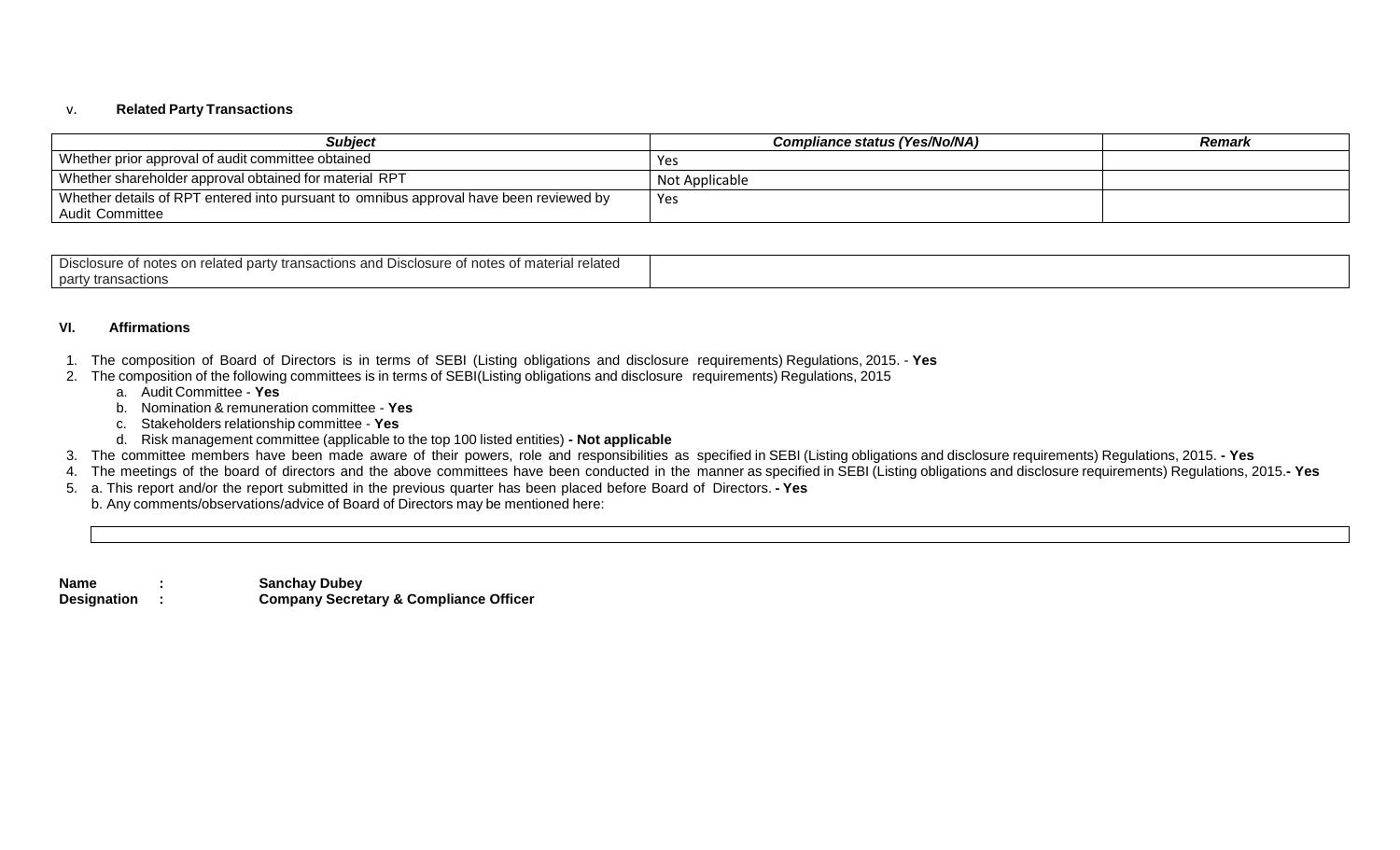#### **ANNEXURE II**

## Format to be submitted by listed entity at the end of the financial year (for the whole of financial year)

| I. Disclosure on website in terms of Listing Regulations                                                            |                                         |                                            |                                  |
|---------------------------------------------------------------------------------------------------------------------|-----------------------------------------|--------------------------------------------|----------------------------------|
| <b>Item</b>                                                                                                         | <b>Compliance status</b><br>(Yes/No/NA) | <b>Company Remark</b>                      | Website                          |
| Details of business                                                                                                 | Yes                                     |                                            | http://www.pgel.in/about.aspx    |
| Terms and conditions of appointment of independent directors                                                        | Yes                                     |                                            | http://www.pgel.in/investor.aspx |
| Composition of various committees of board of directors                                                             | Yes                                     |                                            | http://www.pgel.in/investor.aspx |
| Code of conduct of board of directors and senior management personnel                                               | Yes                                     |                                            | http://www.pgel.in/investor.aspx |
| Details of establishment of vigil mechanism/Whistle Blower policy                                                   | Yes                                     |                                            | http://www.pgel.in/investor.aspx |
| Criteria of making payments to non-executive directors                                                              | Yes                                     |                                            | http://www.pgel.in/investor.aspx |
| Policy on dealing with related party transactions                                                                   | Yes                                     |                                            | http://www.pgel.in/investor.aspx |
| Policy for determining 'material' subsidiaries                                                                      | Yes                                     |                                            | http://www.pgel.in/investor.aspx |
| Details of familiarization programs imparted to independent directors                                               | Yes                                     |                                            | http://www.pgel.in/investor.aspx |
| Contact information of the designated officials of the listed entity who are responsible for assisting and handling | Yes                                     |                                            | http://www.pgel.in/investor.aspx |
| investor grievances                                                                                                 |                                         |                                            |                                  |
| email address for grievance redressal and other relevant details                                                    | Yes                                     |                                            | http://www.pgel.in/investor.aspx |
| <b>Financial results</b>                                                                                            | Yes                                     |                                            | http://www.pgel.in/investor.aspx |
| Shareholding pattern                                                                                                | Yes                                     |                                            | http://www.pgel.in/investor.aspx |
| Details of agreements entered into with the media companies and/or their associates                                 | Not Applicable                          |                                            |                                  |
| New name and the old name of the listed entity                                                                      | Not Applicable                          |                                            |                                  |
| <b>Il Annual Affirmations</b>                                                                                       |                                         |                                            |                                  |
| <b>Particulars</b>                                                                                                  | <b>Regulation Number</b>                | <b>Compliance</b><br>status<br>(Yes/No/NA) | <b>Company Remark</b>            |
| Independent director(s) have been appointed in terms of specified criteria of 'independence' and/or 'eligibility'   | $16(1)(b)$ & $25(6)$                    | Yes                                        |                                  |
| <b>Board composition</b>                                                                                            | 17(1)                                   | Yes                                        |                                  |
| Meeting of Board of directors                                                                                       | 17(2)                                   | Yes                                        |                                  |
| <b>Review of Compliance Reports</b>                                                                                 | 17(3)                                   | Yes                                        |                                  |
| Plans for orderly succession for appointments                                                                       | 17(4)                                   | Yes                                        |                                  |
| Code of Conduct                                                                                                     | 17(5)                                   | Yes                                        |                                  |
| Fees/compensation                                                                                                   | 17(6)                                   | Yes                                        |                                  |
| Minimum Information                                                                                                 | 17(7)                                   | Yes                                        |                                  |
| Compliance Certificate                                                                                              | 17(8)                                   | Yes                                        |                                  |
| <b>Risk Assessment &amp; Management</b>                                                                             | 17(9)                                   | Yes                                        |                                  |